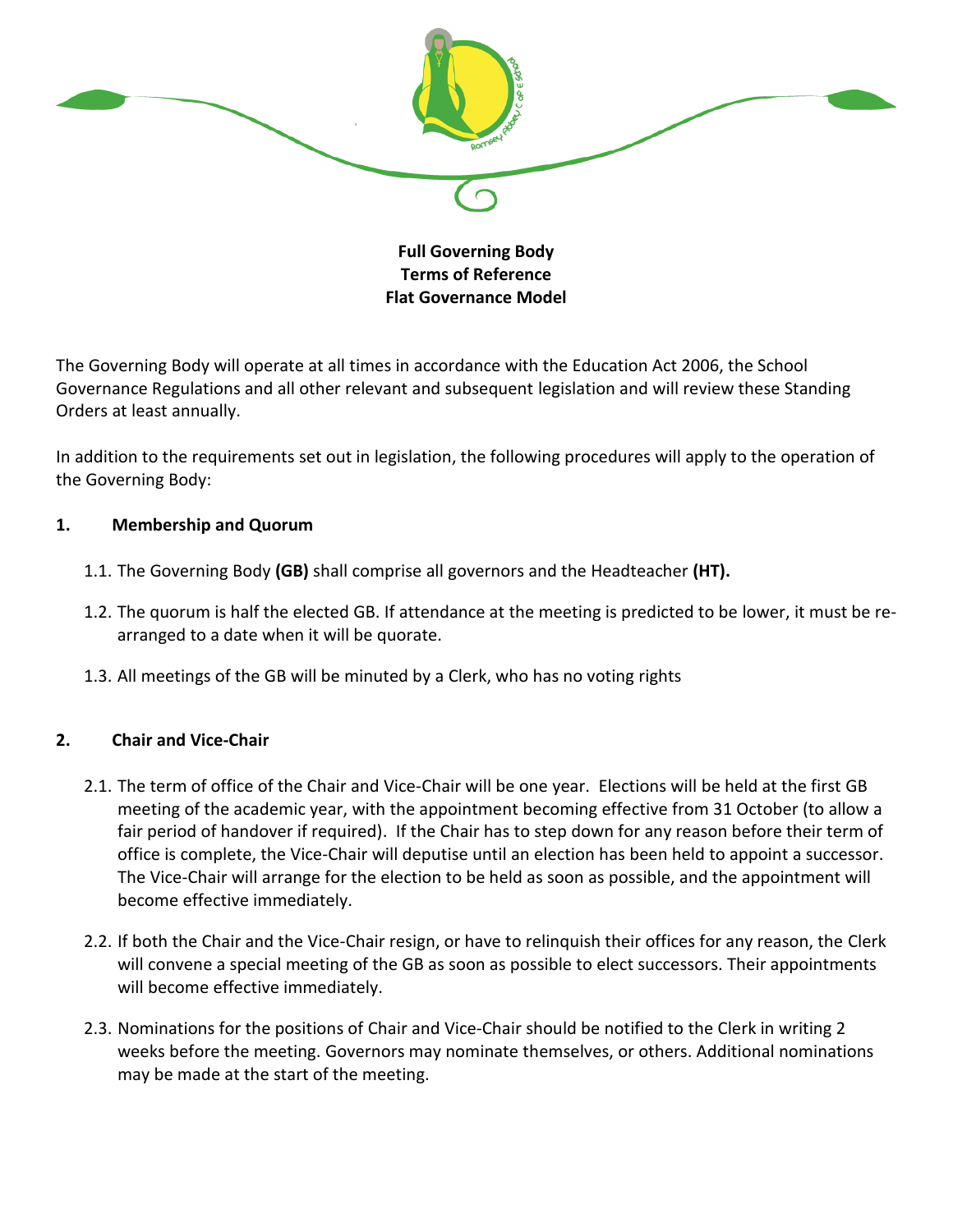The Clerk will acknowledge the nominations and list the names on the agenda.

2.4. Voting for the Chair and Vice-Chair will be by confidential written ballot. The candidates will not be entitled to vote. Those standing for election should withdraw from the meeting whilst a vote is taken.

## **3. Governing Body Meetings**

- 3.1. The GB will set the dates for its meetings for the next school year at the last meeting of the summer term.
- 3.2. Meetings will normally be held each month except for the month of August.
- 3.3. Meetings will be targeted as 2 hours 30 minutes. Where the business has not been completed within the agreed time, governors present will agree either to (a) continue the meeting for a specified extension of time in order to complete the business, or (b) agree arrangements to finalise the outstanding business, including reconvening the meeting as soon as practicable or (c) agree to defer specific items on the agenda to a subsequent GB meeting.

## **4. Agenda Items**

- 4.1. The Clerk will consult the Chair and the HT when preparing the Agenda.
- 4.2. As a Church aided school, the first agenda item of all GB meetings should always be a moment for quiet reflection and a prayer.
- 4.3. Any governor may place an item on the Agenda by writing to the Clerk giving at least one weeks' notice. The Clerk will include the item unless it is inappropriate for procedural or technical reasons.
- 4.4. Papers that governors will need to consider will usually be distributed with the Agenda.
- 4.5. Requests for Any Other Business must be notified to the clerk at least three working days before the meeting.
- 4.6. Questions regarding any reports circulated with the agenda may be raised and dealt with at the meeting.

## **5. Attendance**

5.1. The time of arrival and departure of any governor not in attendance throughout the entire meeting will be recorded in the minutes.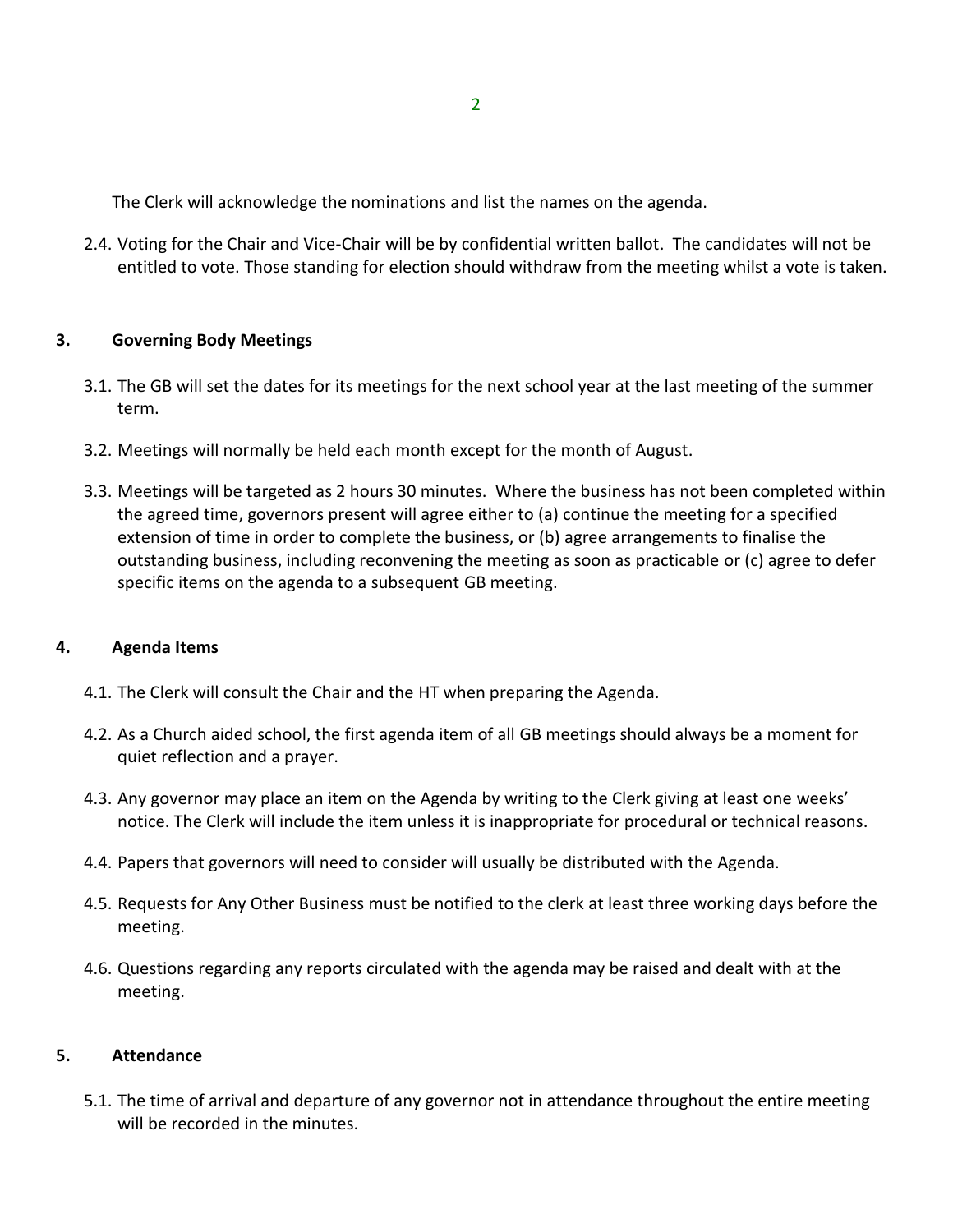- 5.2. The Clerk will advise the Chair of any attendance concerns from members of the GB and if appropriate the relevant procedures (set out in the DfE Governor's Handbook) will be invoked.
- 5.3. In the absence of the HT, the Deputy Headteacher will attend in his / her absence. The Deputy Headteacher will not have a vote unless appointed as Acting Head Teacher in the long-term absence of the HT or as an officially elected staff Governor in their own right.
- 5.4. The Deputy Headteacher will be invited to attend every meeting of the GB as an observer (unless he / she is a staff representative on the GB).
- 5.5. The Business Manager will attend all meetings for the time necessary to deal with those matters for which he/she is responsible.

## **6. Information**

- 6.1. Significant correspondence addressed to, or relevant to the GB, will be reported to each meeting, for information or action as appropriate. The Chair, Clerk and / or HT will take appropriate action on correspondence received, giving a report on any urgent already action taken.
- 6.2. The GB will agree who will write letters and make public statements on its behalf, either generally or on specific issues.
- 6.3. The HT will provide a written report for one meeting of the GB each term, to be timed to coincide with the availability of Pupil Progress updates. This will be made available to the Clerk for distribution with the Agenda for the meeting
- 6.4. Where information required by the GB is not readily available, a reasonable date will be given for its production.

## **7. Responsibilities of the Governing Body**

- 7.1. The GB will be responsible for ensuring that the duties and activities listed in Appendix 1 are carried out in a diligent and timely manner.
- 7.2. The GB will review and approve the Policies listed in Appendix 2 according to the frequency specified and ensure that they are being effectively implemented by the School by means of regular monitoring visits.
- 7.3. The GB will appoint a Lead Governor to perform and report on those duties listed in Appendix 1 that have been assigned to him/her. In performing his/her duties, the Lead Governor may liaise with Link Governors, the HT or relevant members of staff as appropriate. The Lead Governor will submit reports to the GB in accordance with the dates set out in the Calendar of Business, or when requested to do so,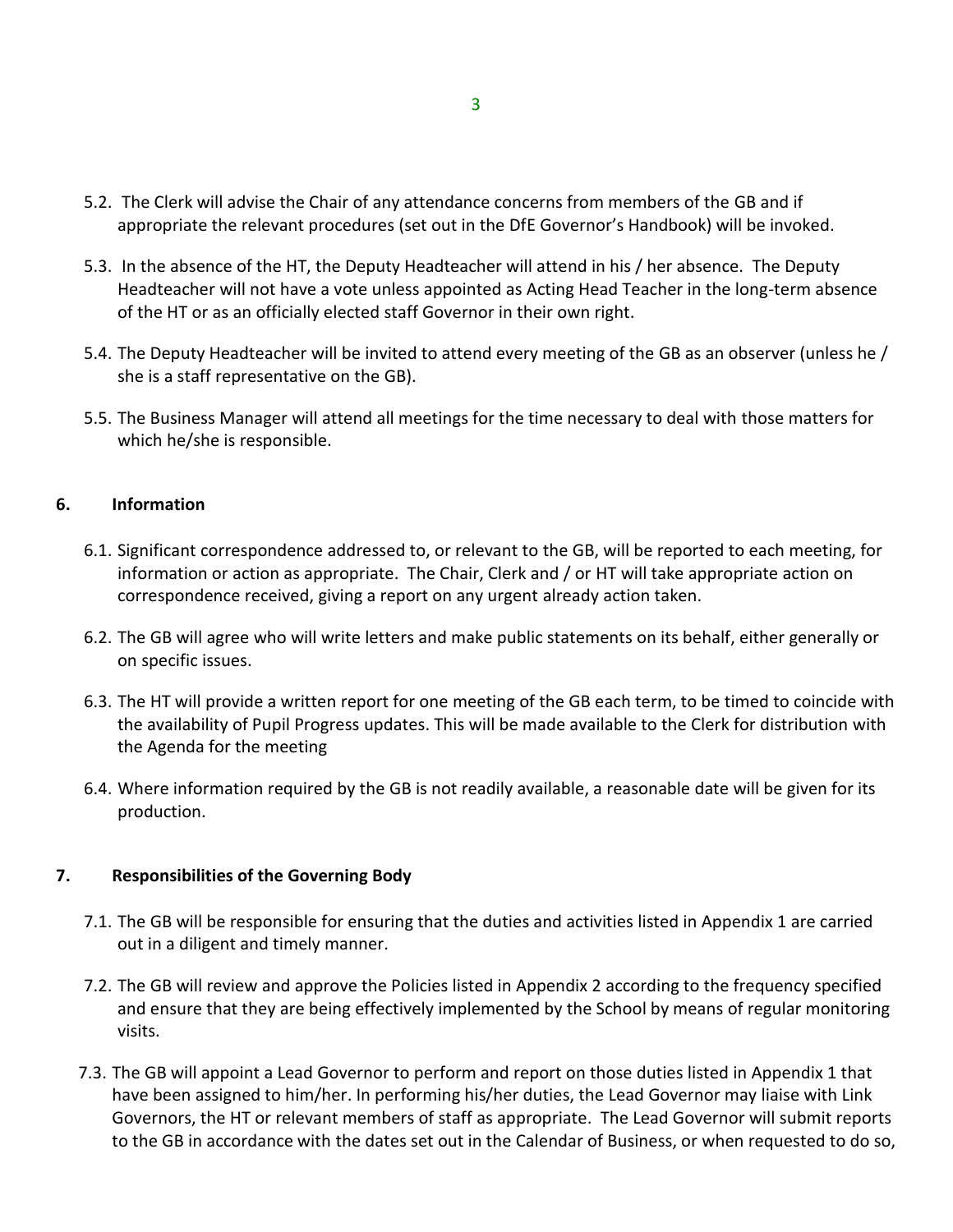or when the Lead Governor considers that the GB need to make a decision on any matter. The GB will monitor the timeliness of reporting and performance of the duties of each Lead Governor.

- 7.4. Link Governors will be appointed to monitor the impact of teaching and learning in each of the academic subjects in the Curriculum by means of regular school visits. Link Governors will report regularly on performance and progress to the Lead Governor assigned to the Curriculum and to the GB.
- 7.5. Lead Governors and Link Governors will be appointed at the first meeting of the GB to be held after the start of the academic year. Governors will be invited by the Chair to serve as Lead Governors or Link Governors based normally on their professional training, work experience, or their personal aptitudes, or they may volunteer to do so. The appointments will be minuted by the Clerk.
- 7.6. The Lead Governor will also review those Policies listed in Appendix 2 that fall within his/her assigned area of responsibility in conjunction with the relevant member of staff, recommend any changes that he/she considers necessary, and submit them to the GB for approval.

## **8. Decisions and Delegation**

- 8.1. Except where a secret ballot is specifically required by the Regulations, decisions will ordinarily be made by a majority consensus unless one or more governors requests a secret ballot.
- 8.2. From time to time, the GB may delegate duties to Working Groups and to individuals, including the Head Teacher, to provide information and recommendations for the Governing Body on specific issues.
- 8.3. The GB will keep arrangements for the delegation of its functions under regular review, and will give detailed consideration to terms of reference, and the appointment of Lead Governors at the first or second meeting after 1 September in any academic year.
- 8.4. The Chair of each of the Working Groups will be appointed by the members of those Working Groups.
- 8.5. The GB will determine when the Working Groups will submit their reports.
- 8.6. A resolution to rescind or vary a resolution carried at a previous meeting of the Governing Body shall not be considered at a meeting of the GB unless the proposal to amend the decision is a specific item of business on the agenda for the meeting.
- 8.7. The GB will determine the level of delegation to the HT for day-to-day operational expenditure. The limit is currently set at a maximum of £1000 cumulative expenditure on a specific project or an item outside the agreed budget